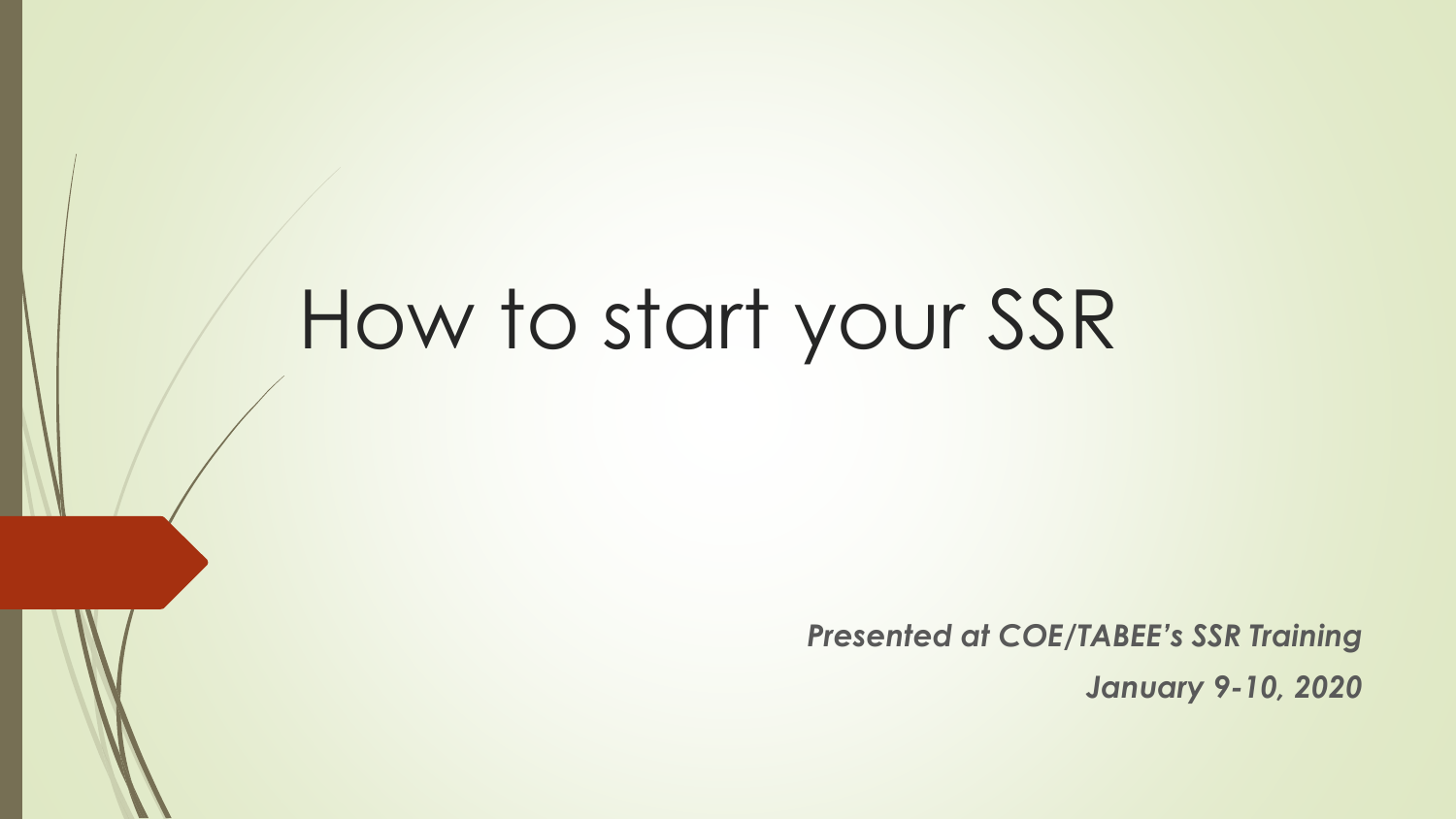## **Assignment 1 First Page:Contact Person**

**Name and Title** 

**Department and Mailing Address**

**E-mail, Phone, and Fax**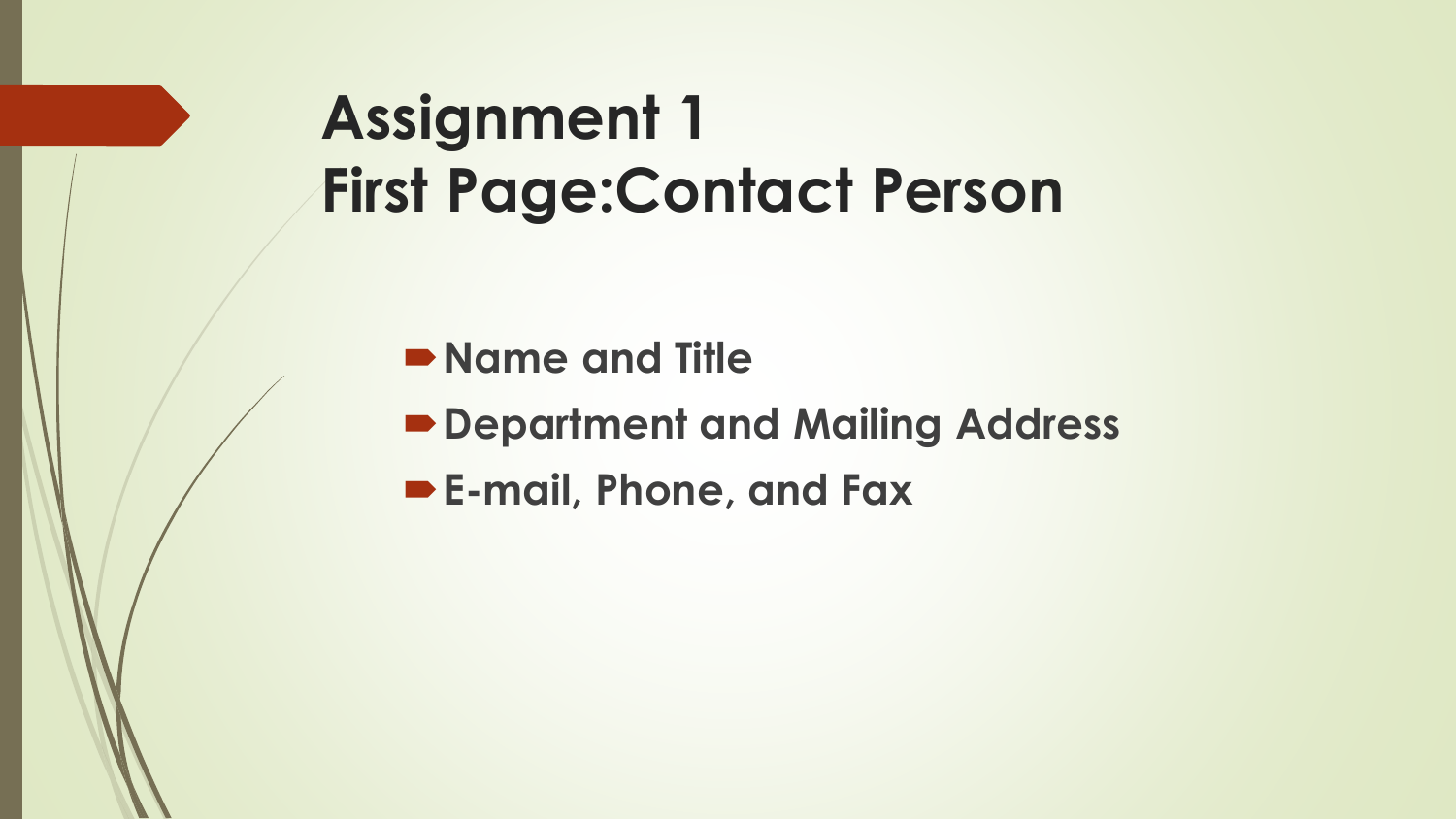## **Assignment 2. Institutional Background**

- **History of the University, Each Faculty and Department**
- **This section is common for all department, so the Dean Office should take care of this section for uniformity**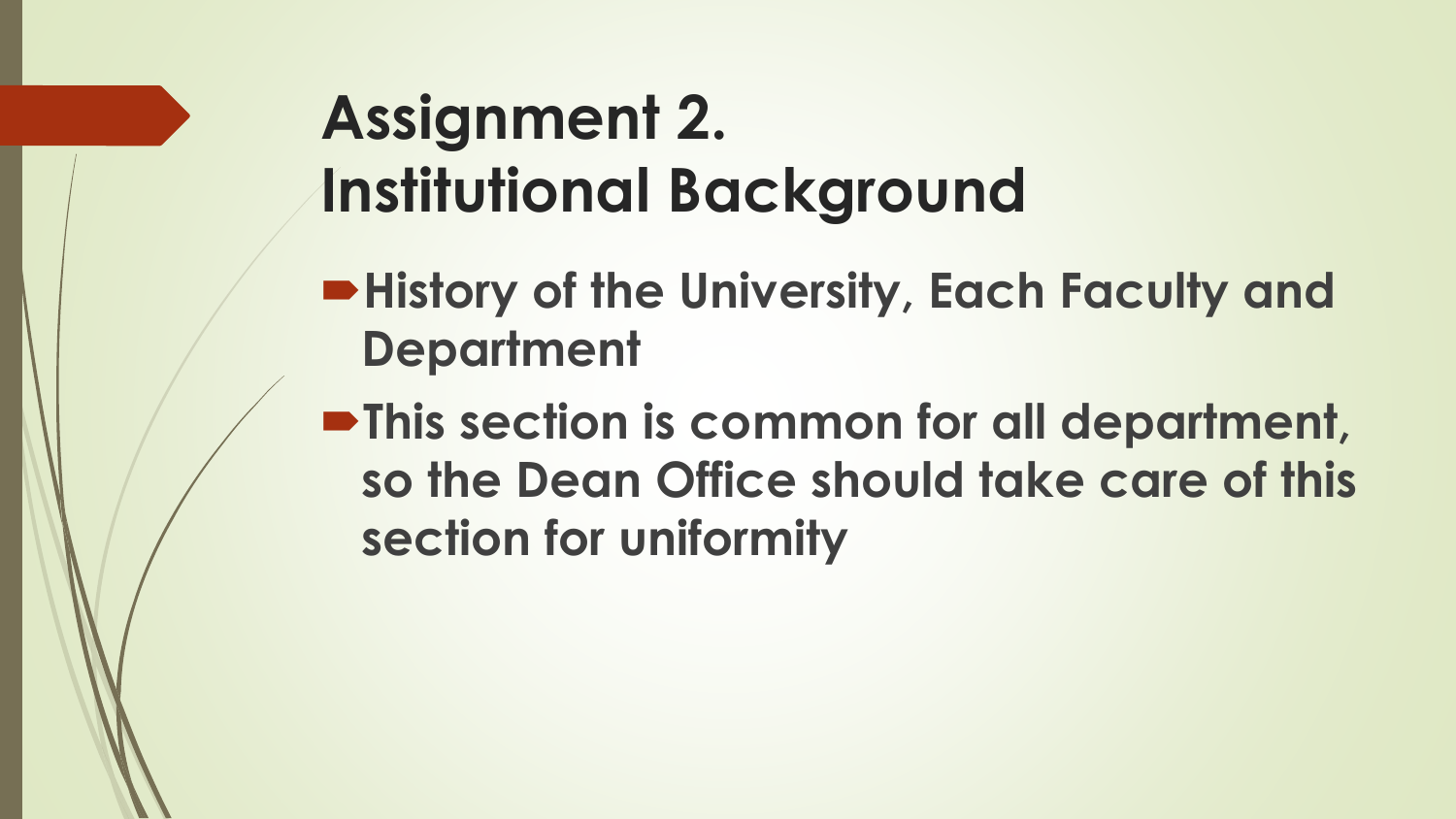# **Assignment 3. Students**

- **P** Discuss how incoming students are being selected
- **There are CAS and direct admission for most programs, and, again here, if they are exactly the same for every department, the Dean Office should take care of this section, with additional information provided by each department**
- **The important information that PEVs are looking for is the number of incoming students versus number of faculty members. Also of interest is the graduation rate (how many students graduate in four years, five years, and six years), or sometimes commonly known as retention rate**
- **They are also interested in seeing how students' performance are being monitored and advisement given to students, both for academic progress as well as career path**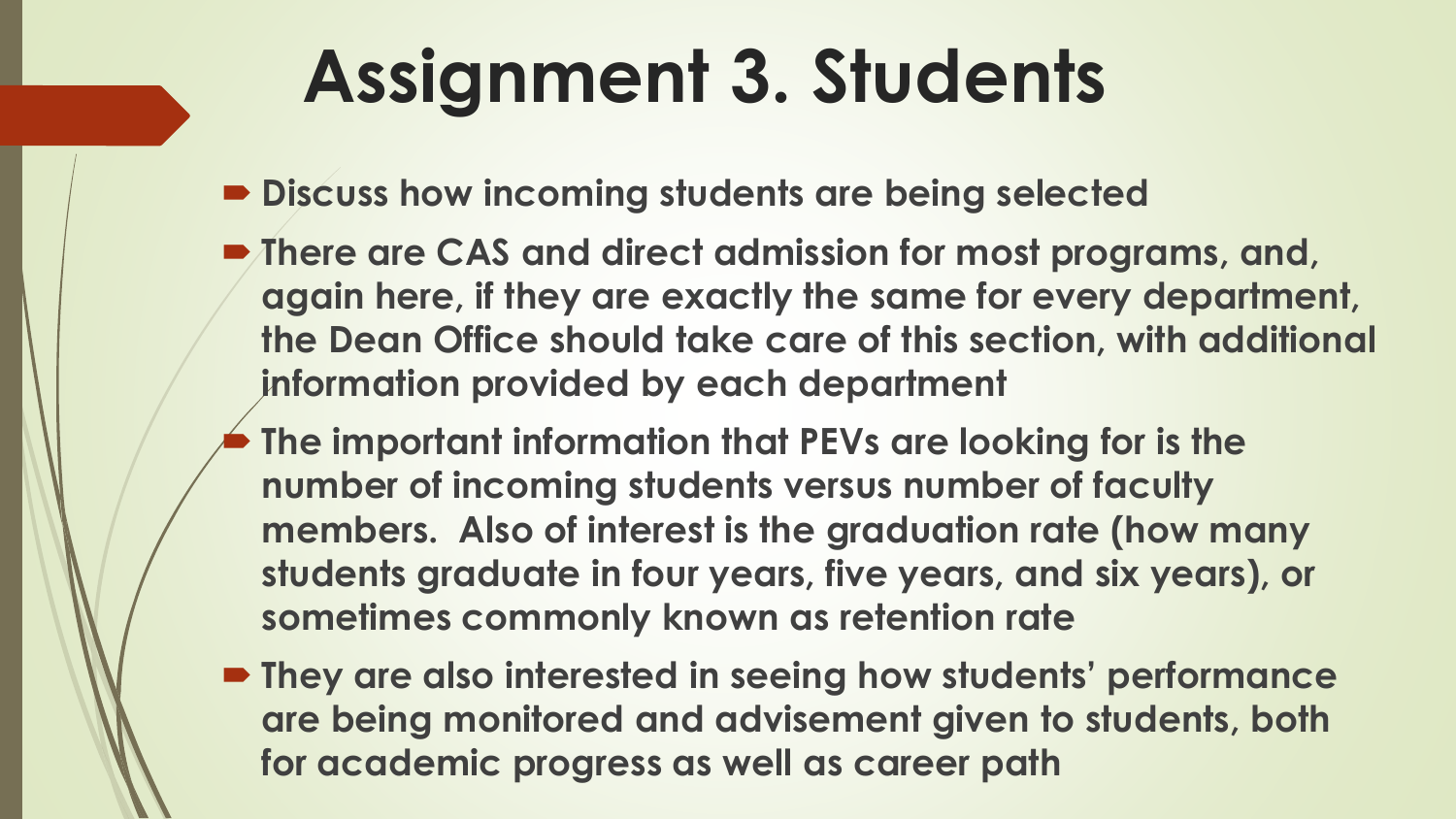#### **Assignment 4. Checking ABET's General Engineering Requirements**

- **4.1 Must have a minimum of 1 year equivalent or at least 30 credits of basic Mathematics and Science**
- **4.2 Must have at least One and a half year of Engineering Content in the area of specialty**
- 4.3 Must have at least 30 credits of general **knowledge**
- **4.4 Must have Major Design Experience or Senior Capstone Design Project**
- **4.5 Use Table 5.1 Given in the ABET Template**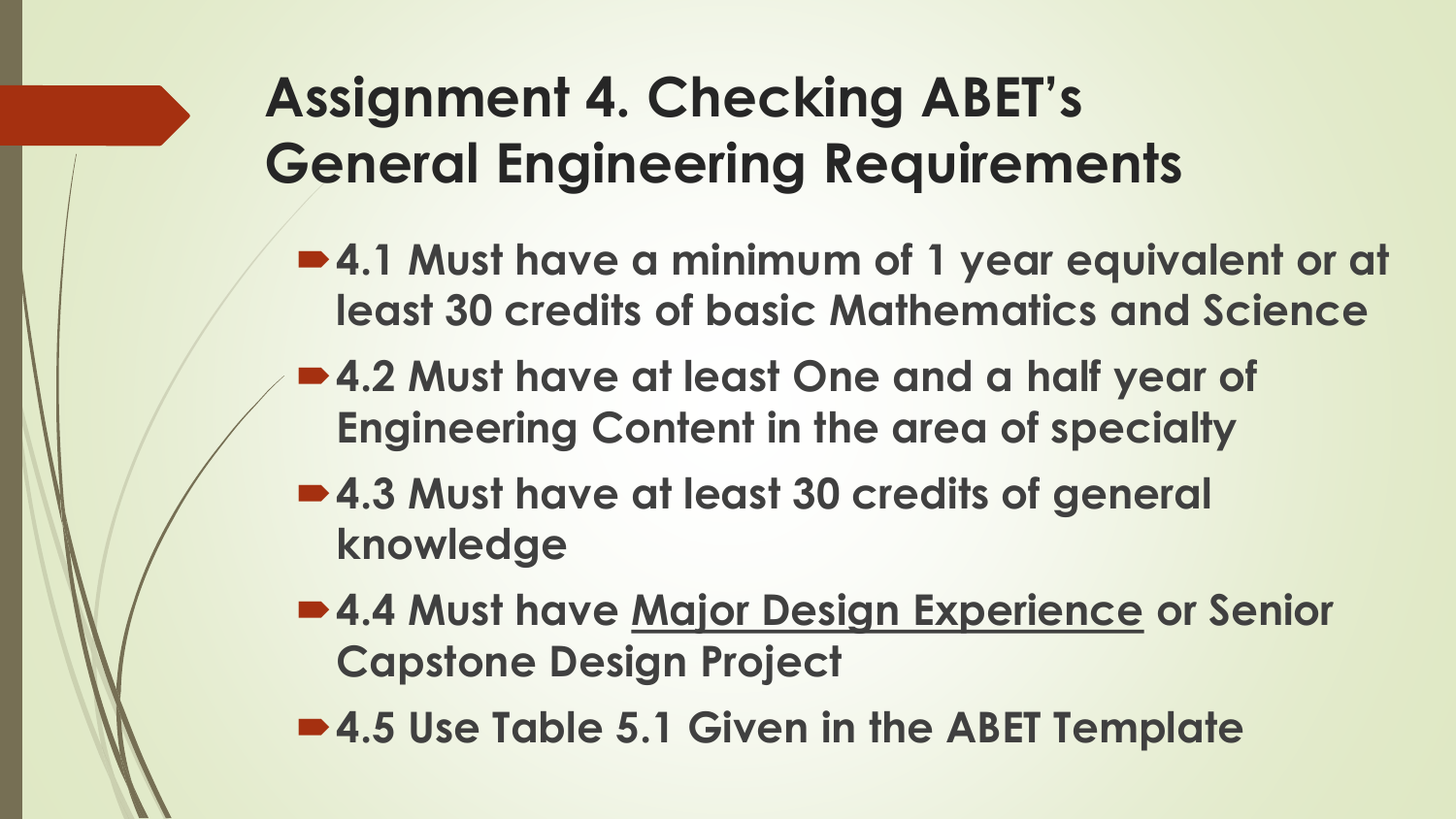## **Assignment 5. Setting up Industrial Advisory Board (IAB)**

- **Each department should immediately appoint its IAB (or Industrial Advisory Board)**
- **And empower IAB to be a part of formal department administration**
- **Typical IAB consists of former Departmental Alumni, who are currently practicing engineering in the industry**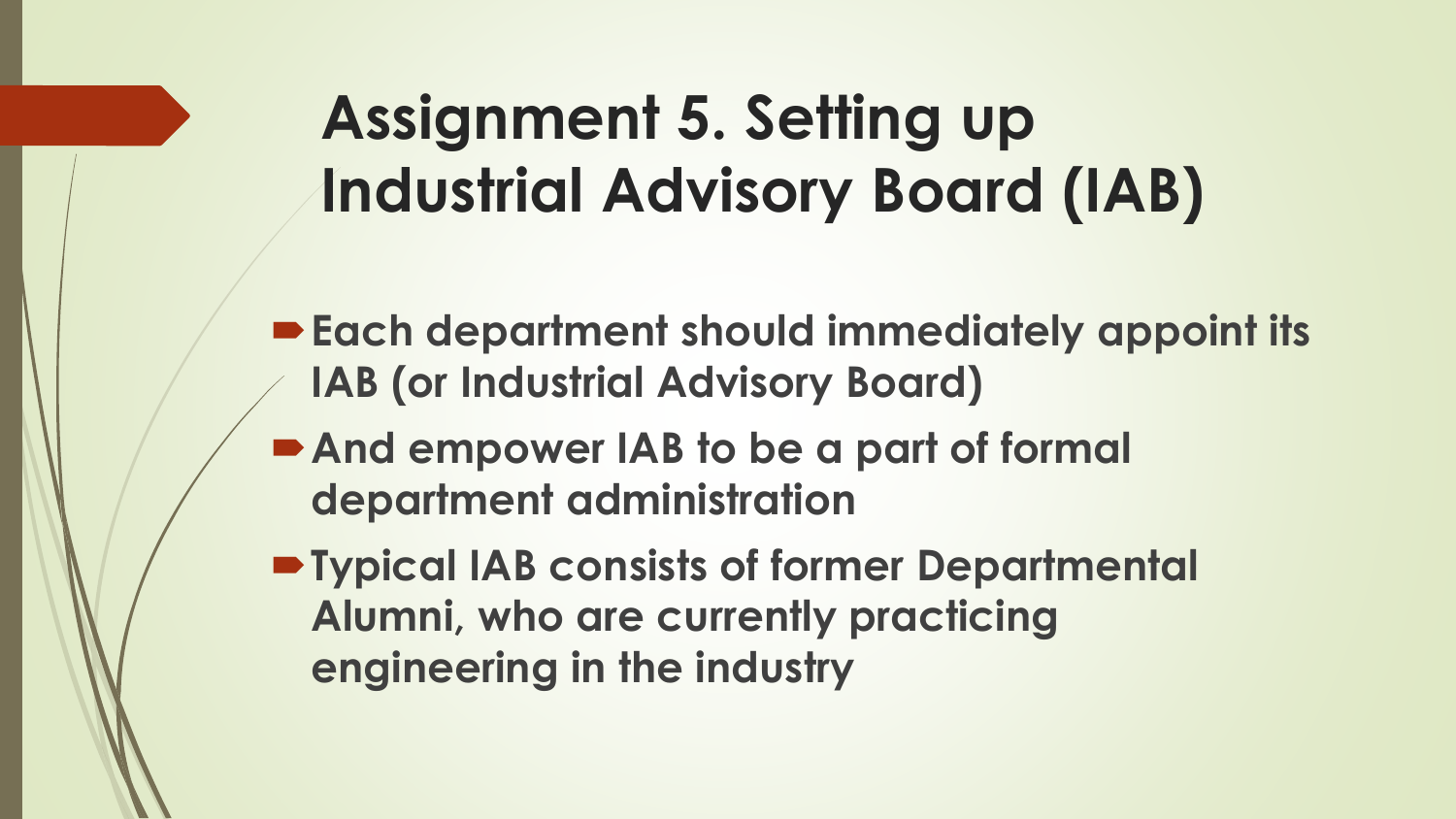## **Assignment 6. Section of PEOs Program Educational Objectives**

- 6.1 Identify University Mission Statements
- **6.2 Define Mission Statements of the Faculty (School's Mission), if any**
- 6.3 Define Core Values (if any)
- **6.4 Each Department writes their PEOs**
	- **Definition of PEOs: What graduates are currently doing or practicing three to five years after they completed their degree**
	- **Generally about 3 to 5 statements**
	- **Can be categorized into three major subsections of**
		- **Engineering Practice**
		- **Career Path**
		- **Global Citizenship**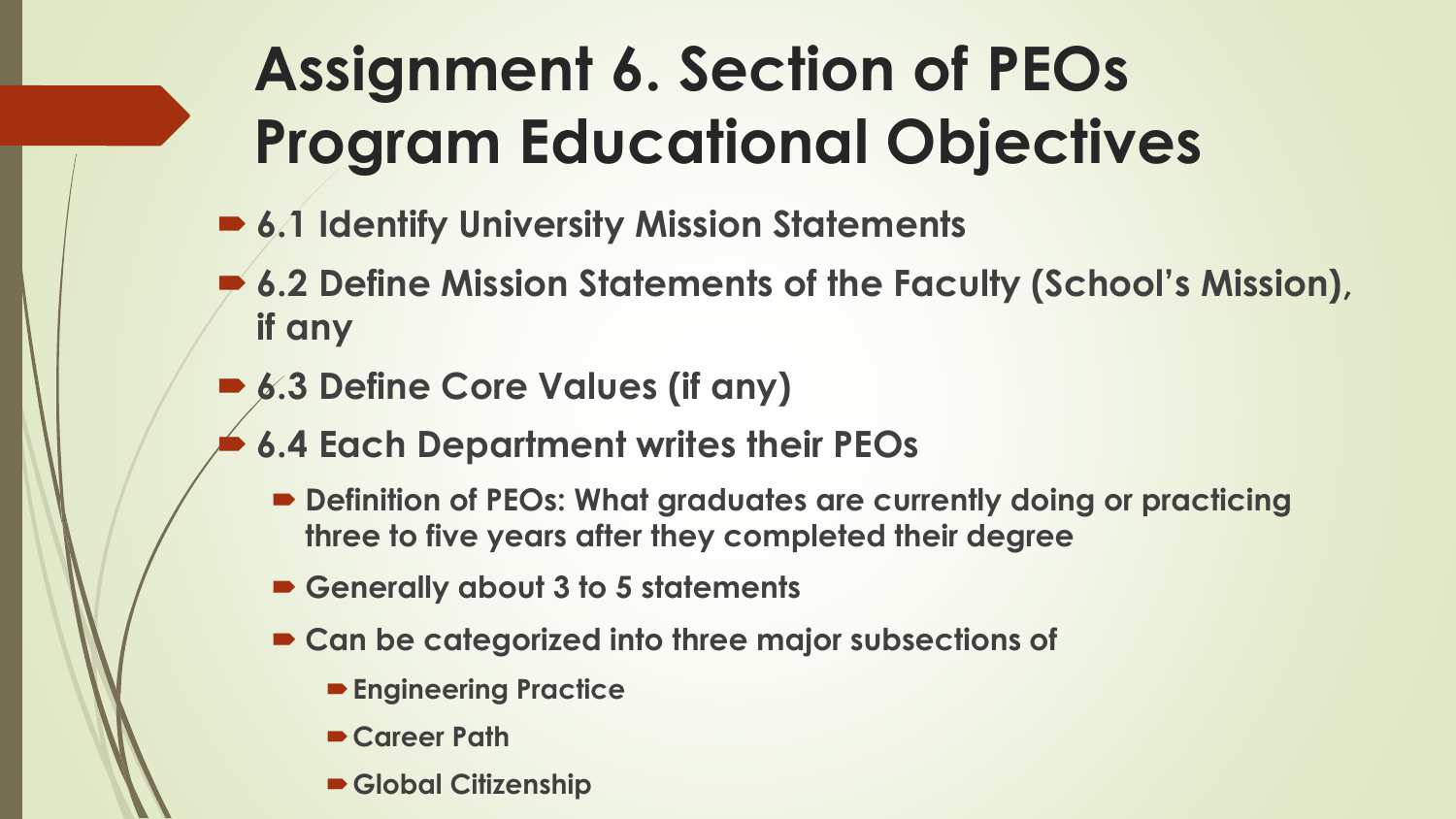#### **Writing PEOs for Beginners**

- Based on the defined student outcomes of the program, some departments put together their PEOs using the combination of these required skill sets
- While there is no minimum or maximum limit, the number of PEOs that most department typically has is 3 to 6
- Normally, these PEOs can be grouped into 3 categories:
	- **Professional Practice**
	- Career Development
	- Global Citizenship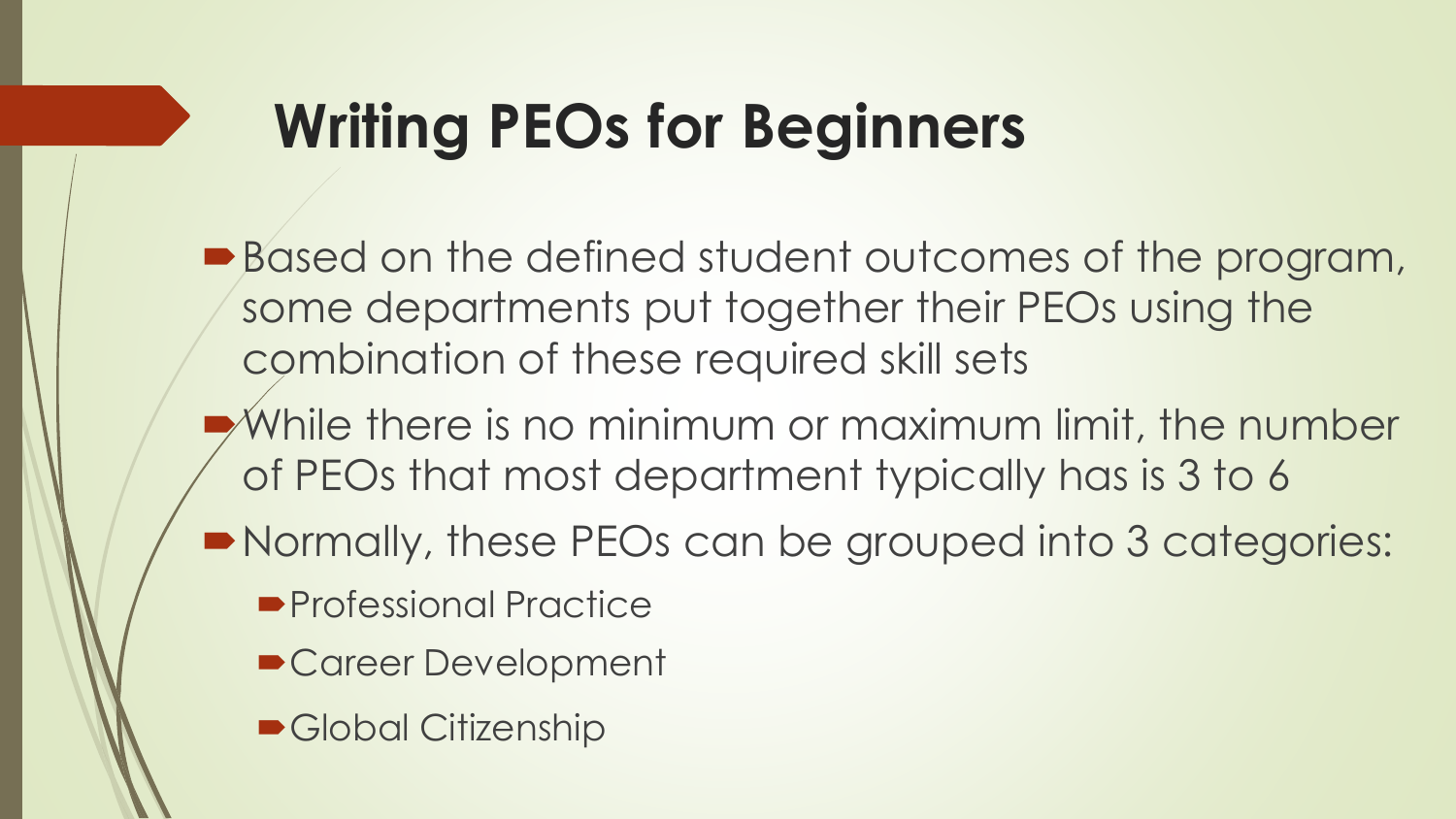## **Correlation between PEOs and Institutional Missions and Outcomes**

Mapping PEOs with

**D**University Mission

■ College Mission (if any)

■ Core Values (if any)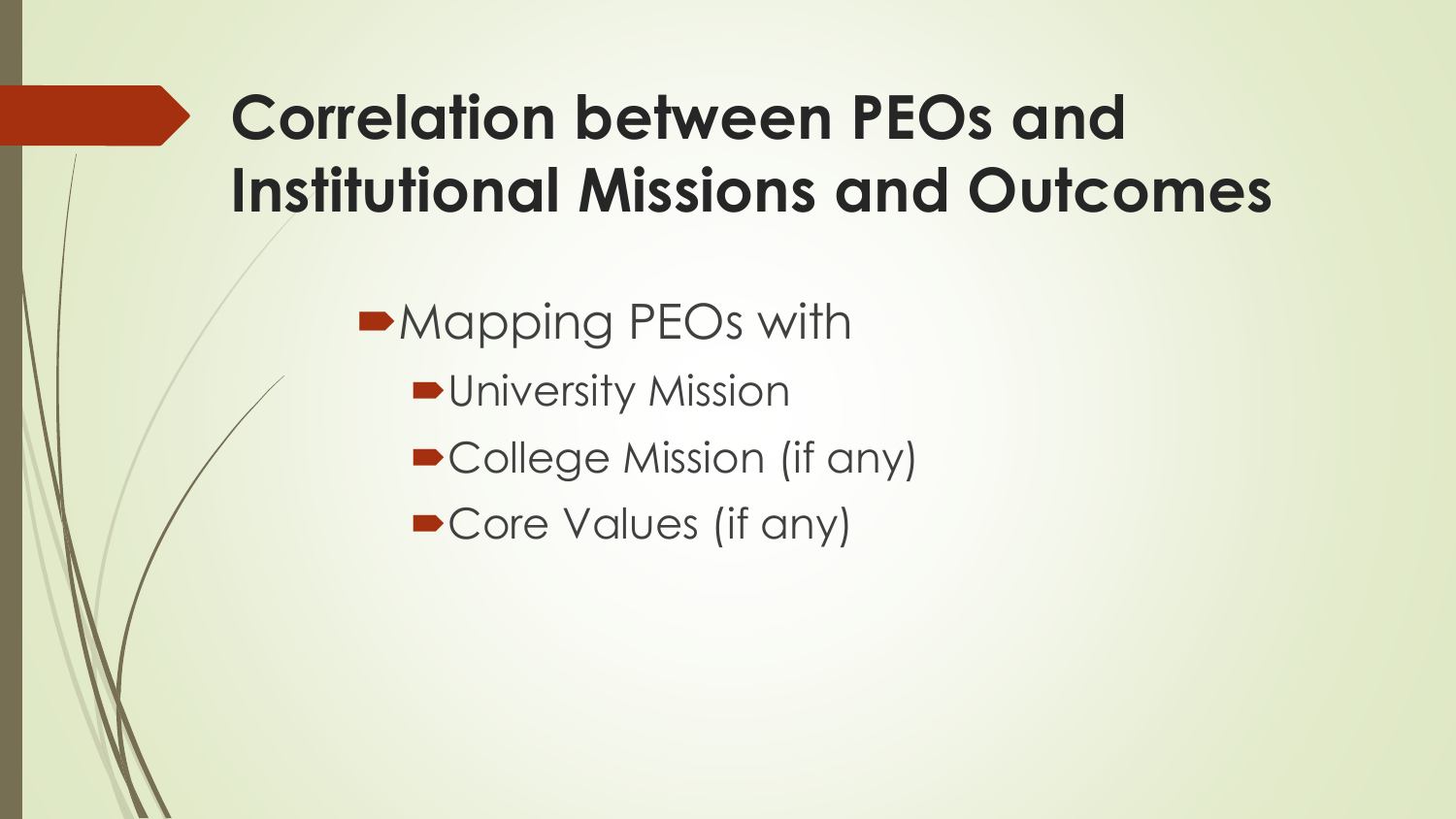# **Assignment 7 Student Outcomes**

- ABET has set **a minimum requirement of 7 student outcomes**, while **TABEE has 11**  (which are what ABET used prior to 2020).
	- The following are the 7 student outcomes required by ABET
		- Ability to **apply basic mathematics and science** to solve engineering problems
		- **Ability to design systems**, components, processes, structures, etc. under sets of practically and economic constraints
		- Ability to **design and conduct experiments** to support the design requirements
		- Ability to **communicate effectively**
		- Ability to **practice professionally, responsively, and ethically**
		- Ability **to work in a team** environment, both as a team leader or a team member
		- Ability to acquire necessary knowledge to continue engineering practice **(lifelong learning)**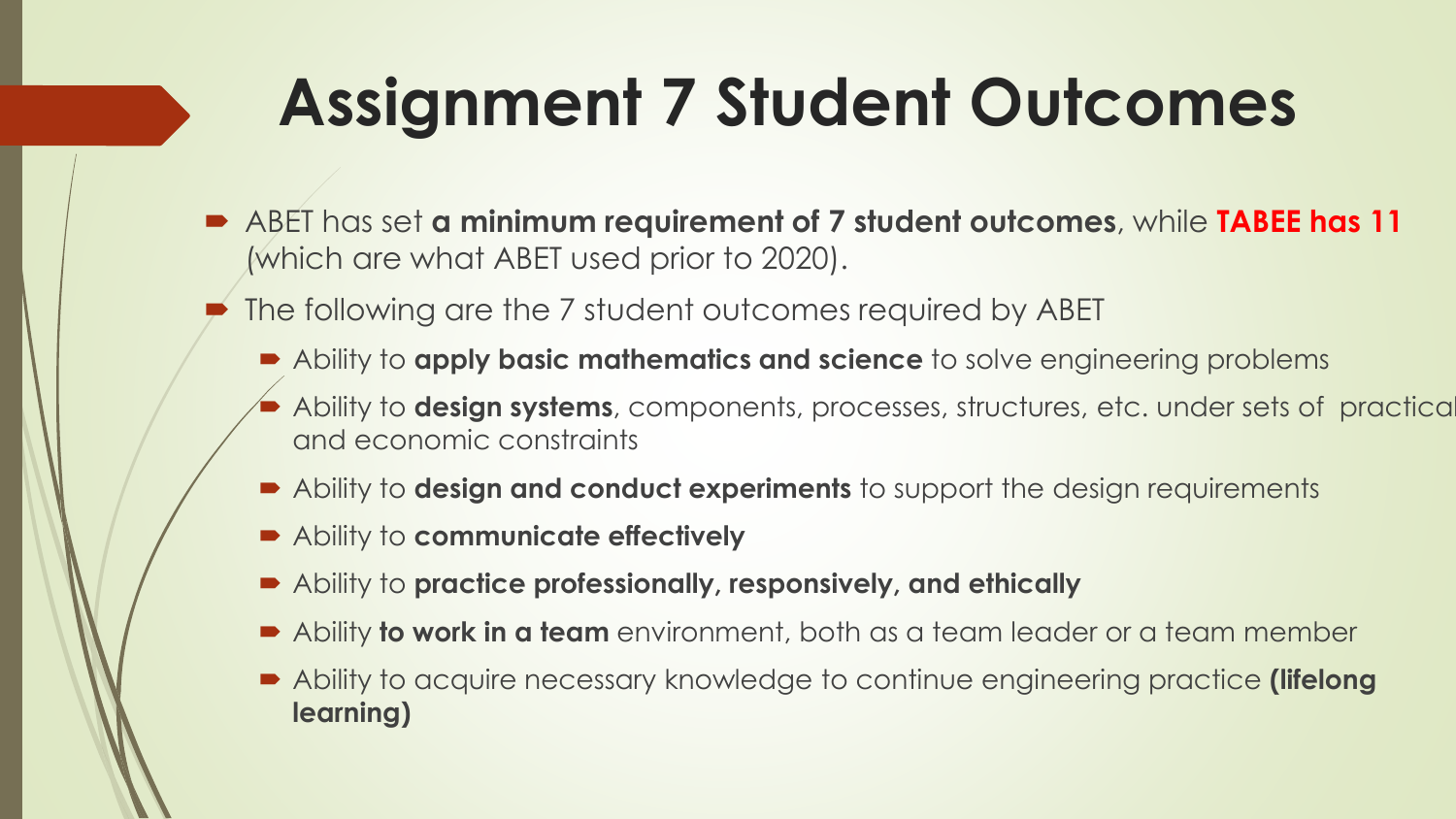#### **Correlation between PEOs and Student Outcomes**

| <b>Student Outcomes</b>                                                       | PEO1 | PEO <sub>2</sub> | PEO <sub>3</sub> | PEO4 |
|-------------------------------------------------------------------------------|------|------------------|------------------|------|
| <b>I. Apply Math. And Science to Solve</b><br><b>Engineering Problems</b>     | X    | X                |                  |      |
| 2. Able to Design System,<br><b>Component, or Process</b>                     | X    | X                |                  |      |
| 3. Able to Design and Conduct<br><b>Experiment to Support Design</b>          | X    |                  |                  |      |
| 4. Able to Communicate Effectively                                            | X    |                  |                  |      |
| 5. Able to Function as a Team as<br>Team Leader or Member                     | X    | X                | X                |      |
| <b>6. Practice Engineering Responsively</b><br>and Ethically                  |      | X                |                  | X    |
| 7. Able to Acquire Additional New<br><b>Knowledge in Engineering Practice</b> | X    |                  | X                |      |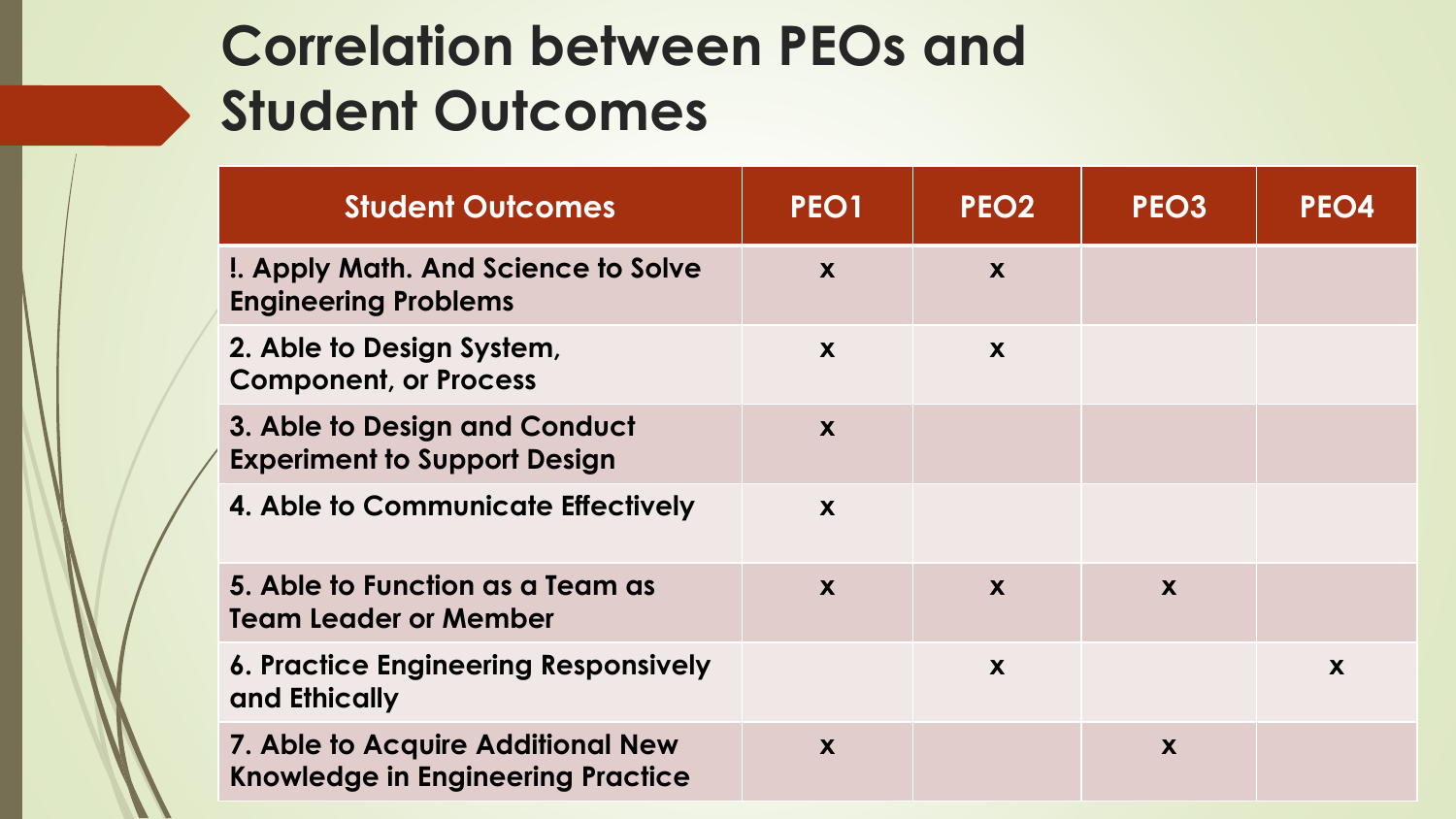#### **Note on Student Outcomes**

- ABET currently requires a minimum of 7 student outcomes
- **Each student outcome must be assessed using the combination** of **three direct and indirect instruments**
- All weaknesses and deficiencies must be identified with proper supporting evidence
- All weaknesses and deficiencies must be addressed and improved systematically
- The program must show evidence of improvement (data driven improvements)
- Each additional student outcomes added requires supporting evidence and data collection for review and verification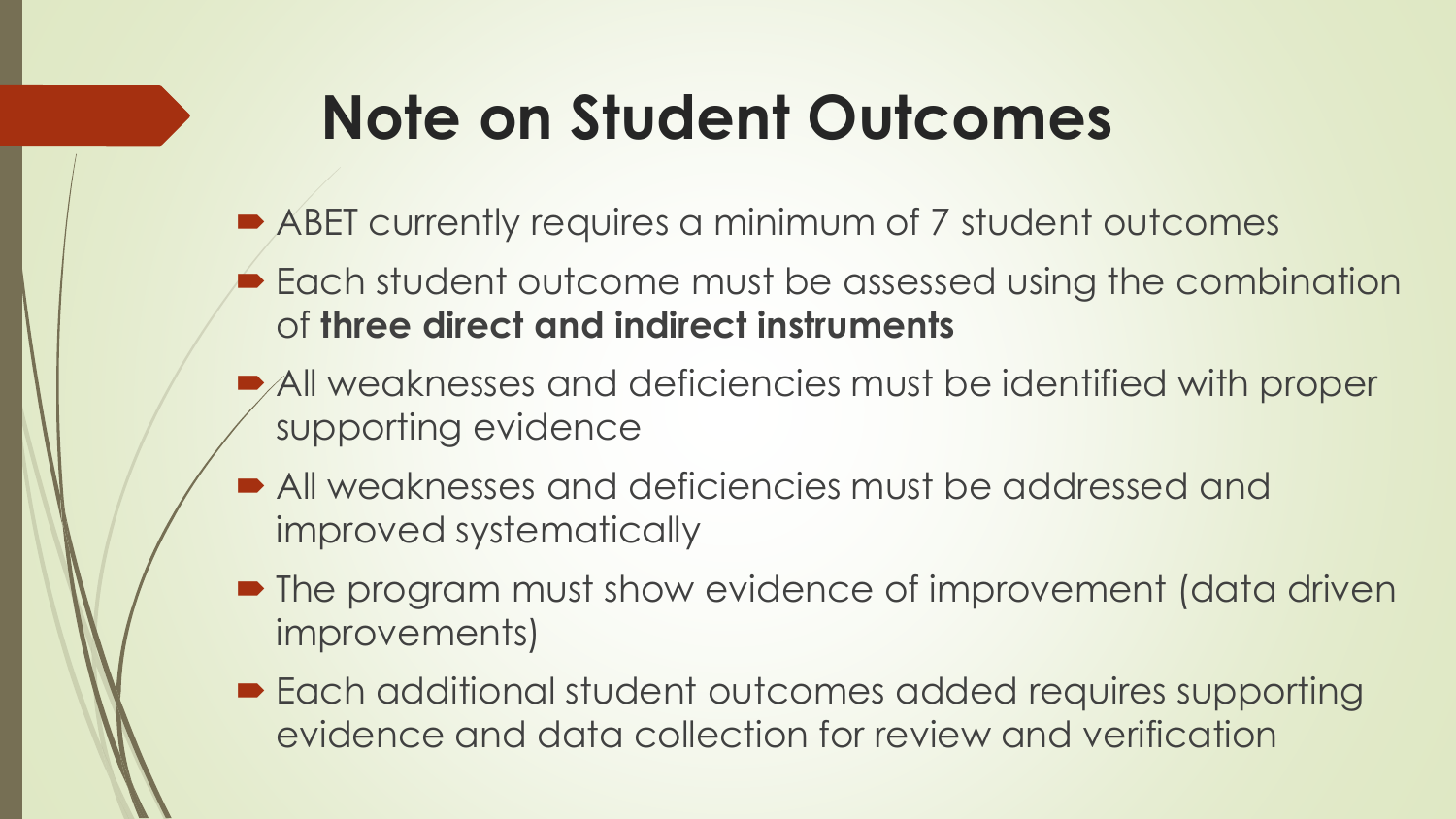## **Correlation of Courses with PEOs and Student Outcomes (SOs)**

- Select a few courses and map its content with PEOs and SOs (Create a Table)……Need all faculty members in the program to provide these correlations for the courses they teach
- **Followed by creating a table showing all SOs that** students will attain from all required (core) courses
- **These mappings provide PEVs how all required Student** Outcomes are attained through the program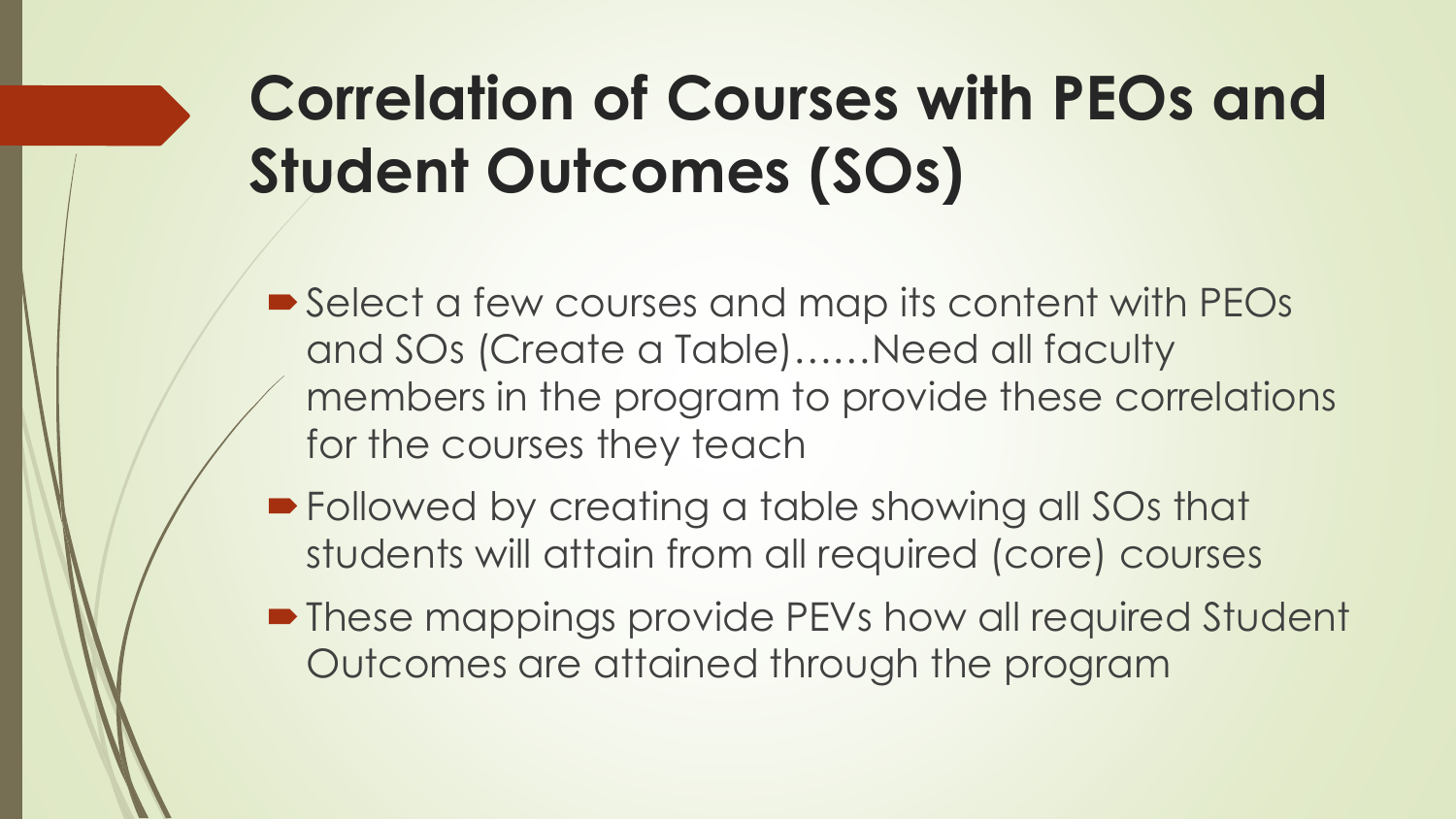#### **Selected Courses for Each SO's Assessment**

|  | <b>Student Outcomes</b>                                                       | <b>The Two Selected</b> | <b>Courses</b> | <b>Exit</b><br><b>Survey</b> | <b>Employer</b><br><b>Survey</b> |
|--|-------------------------------------------------------------------------------|-------------------------|----------------|------------------------------|----------------------------------|
|  | !. Apply Math. And Science to<br><b>Solve Engineering Problems</b>            | Course 1                | Course 2       | X                            |                                  |
|  | 2. Able to Design System,<br><b>Component, or Process</b>                     | Course 3                | Course 4       | X                            |                                  |
|  | 3. Able to Design and Conduct<br><b>Experiment to Support Design</b>          | <b>Course 5</b>         | Course 6       | X                            |                                  |
|  | 4. Able to Communicate<br><b>Effectively</b>                                  | Course 7                | Course 8       | X                            |                                  |
|  | 5. Able to Function as a Team as<br>Team Leader or Member                     | Course 9                | Course 10      | X                            |                                  |
|  | 6. Practice Engineering<br><b>Responsively and Ethically</b>                  | <b>Course 11</b>        |                | X                            | X                                |
|  | 7. Able to Acquire Additional New<br><b>Knowledge in Engineering Practice</b> | Course 12               |                | X                            | X                                |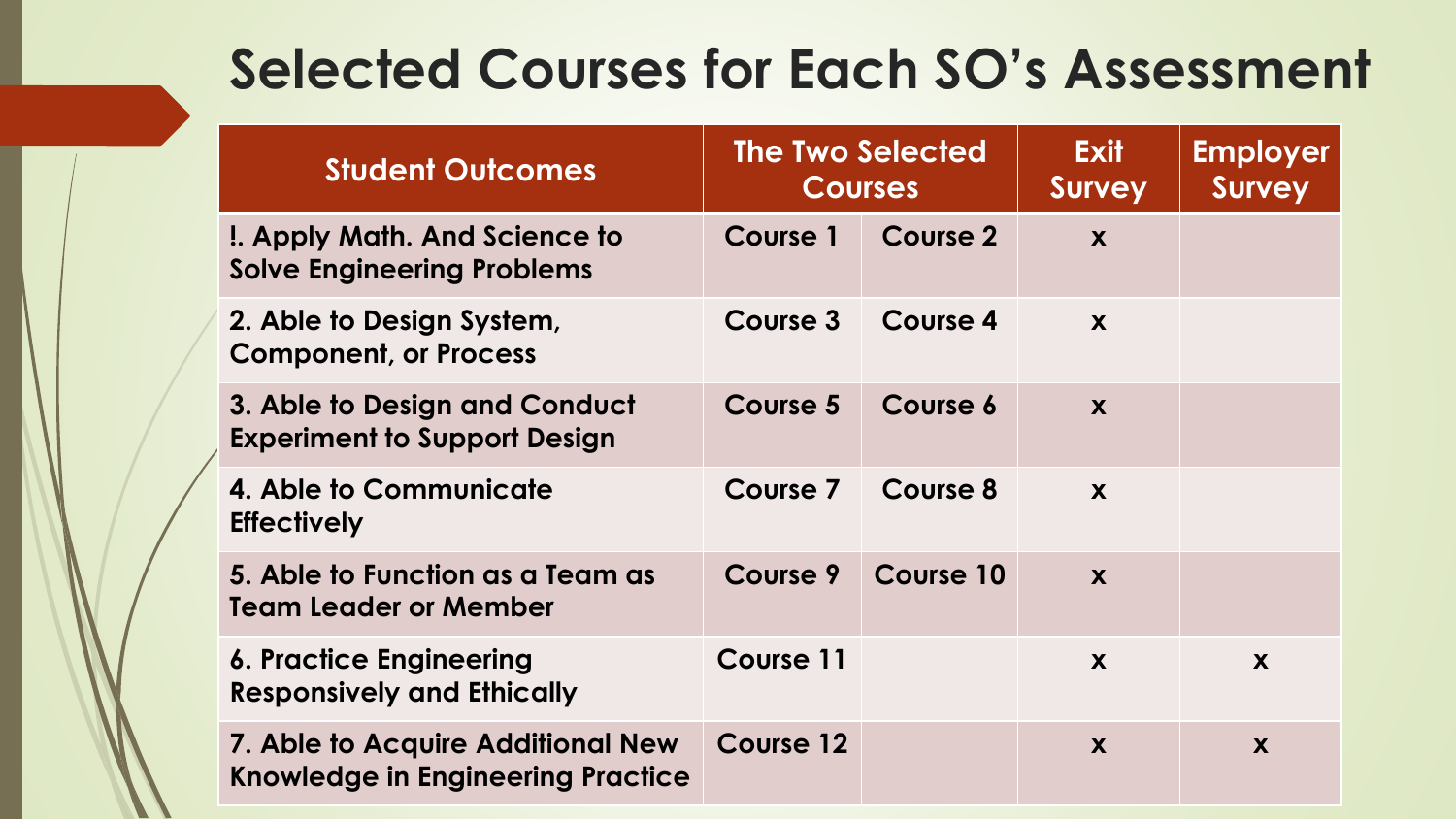#### **Example of Exit Survey**

|  | <b>Student Outcomes</b>                                                       | <b>Level of Confidence</b> |                |                |                         |      |  |
|--|-------------------------------------------------------------------------------|----------------------------|----------------|----------------|-------------------------|------|--|
|  |                                                                               | Low                        |                |                |                         | High |  |
|  | <b>I. Apply Math. And Science to Solve</b><br><b>Engineering Problems</b>     |                            | $\overline{2}$ | $\overline{3}$ | 4                       | 5    |  |
|  | 2. Able to Design System, Component, or<br><b>Process</b>                     |                            | $\overline{2}$ | $\overline{3}$ | $\overline{\mathbf{4}}$ | 5    |  |
|  | 3. Able to Design and Conduct Experiment<br>to Support Design                 |                            | $\overline{2}$ | $\overline{3}$ | $\overline{\mathbf{4}}$ | 5    |  |
|  | 4. Able to Communicate Effectively                                            |                            | $\overline{2}$ | $\mathbf{3}$   | $\boldsymbol{4}$        | 5    |  |
|  | 5. Able to Function as a Team as Team<br><b>Leader or Member</b>              | $\mathbf 1$                | $\overline{2}$ | $\mathbf{3}$   | $\overline{\mathbf{4}}$ | 5    |  |
|  | 6. Practice Engineering Responsively and<br><b>Ethically</b>                  |                            | $\overline{2}$ | $\overline{3}$ | $\boldsymbol{4}$        | 5    |  |
|  | 7. Able to Acquire Additional New<br><b>Knowledge in Engineering Practice</b> | 1                          | $\overline{2}$ | $\mathbf{3}$   | 4                       | 5    |  |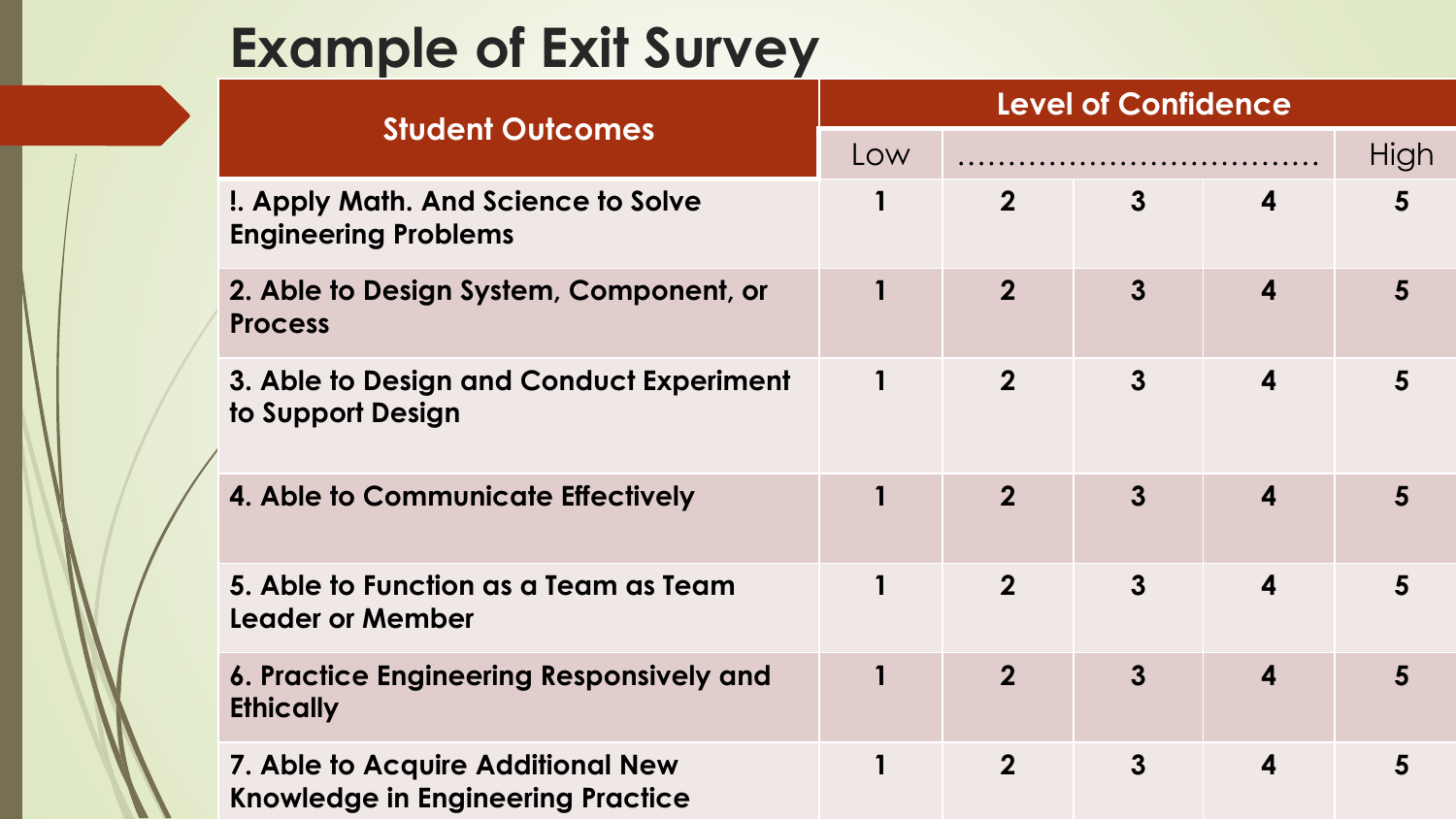#### **Assessment of SO1**

- Select **one** problem from either midterm exam, final exam, or homework from **Course 1** and evaluate students' ability to apply math./sci. to solve the problem.
	- Result: **55%** of the class can do it
- Select **one** problem from either midterm exam, final exam, or homework from **Course 2** and evaluate students' ability to apply math./sci. to solve the problem.
	- Result: **70%** of the class can do it
- Result of SO1 from Exit is **65%**
- Assign the weight of **40%** for both courses and **20%** for the exit survey
- Combine the results of SO1 from the two selected courses and the exit survey
	- $\bullet$  = 0.4(55%) + 0.4(70%) + 0.2(65%) = 63%
- Set appropriate passing threshold as **70% …………….Fail…..**
- Identify weaknesses associated with the weak students' performance and take corrective action, and re-assess this SO again to see improvement
- Present these assessments, corrective action, and improvement in Criteria 4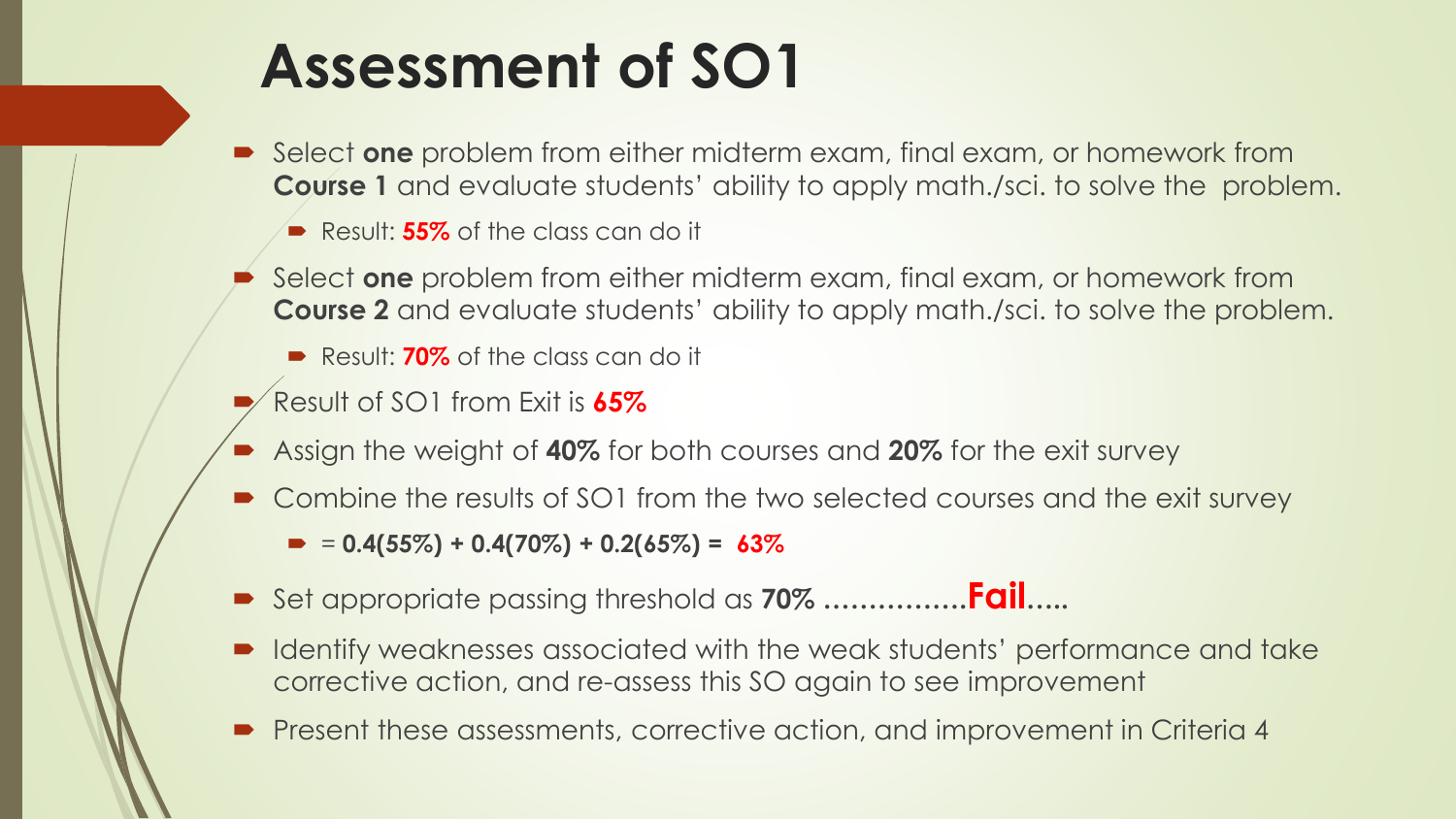#### **Repeat this process for all 7 Student Outcomes**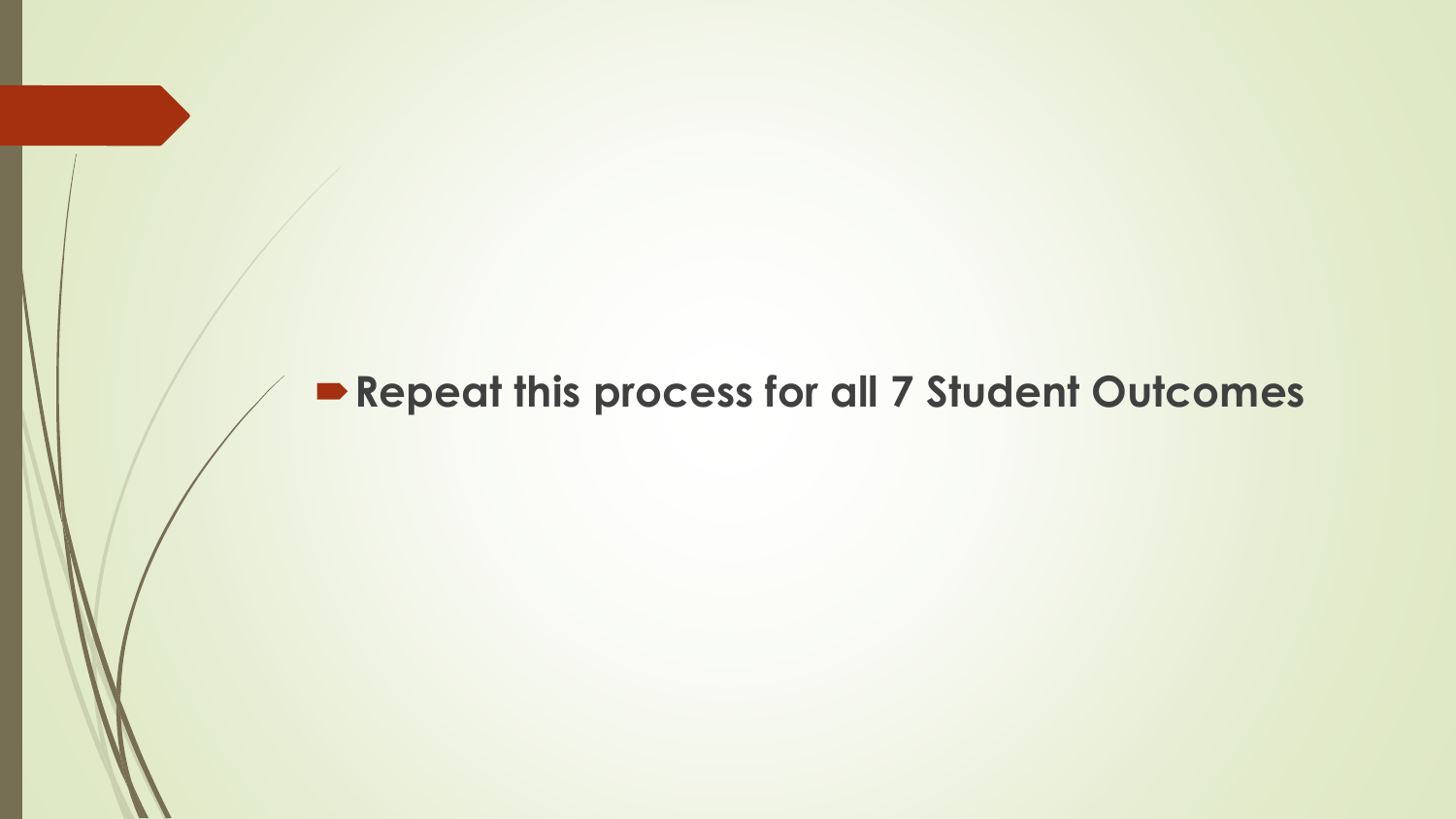## **Assignment 8 Curriculum**

- Check for Compliance
- Use Table 5.1 given in the ABET SSR Template and fill in all courses from the program starting from the first semester to the last semester
- Fill in the number of credits for all courses in the correct column of Basic Math/Sci., Engineering, or General Knowledge
- Add the number of credits in each column and conclude the compliance as required by ABET in each category (Basic Math/Sci., Engineering, and General Knowledge)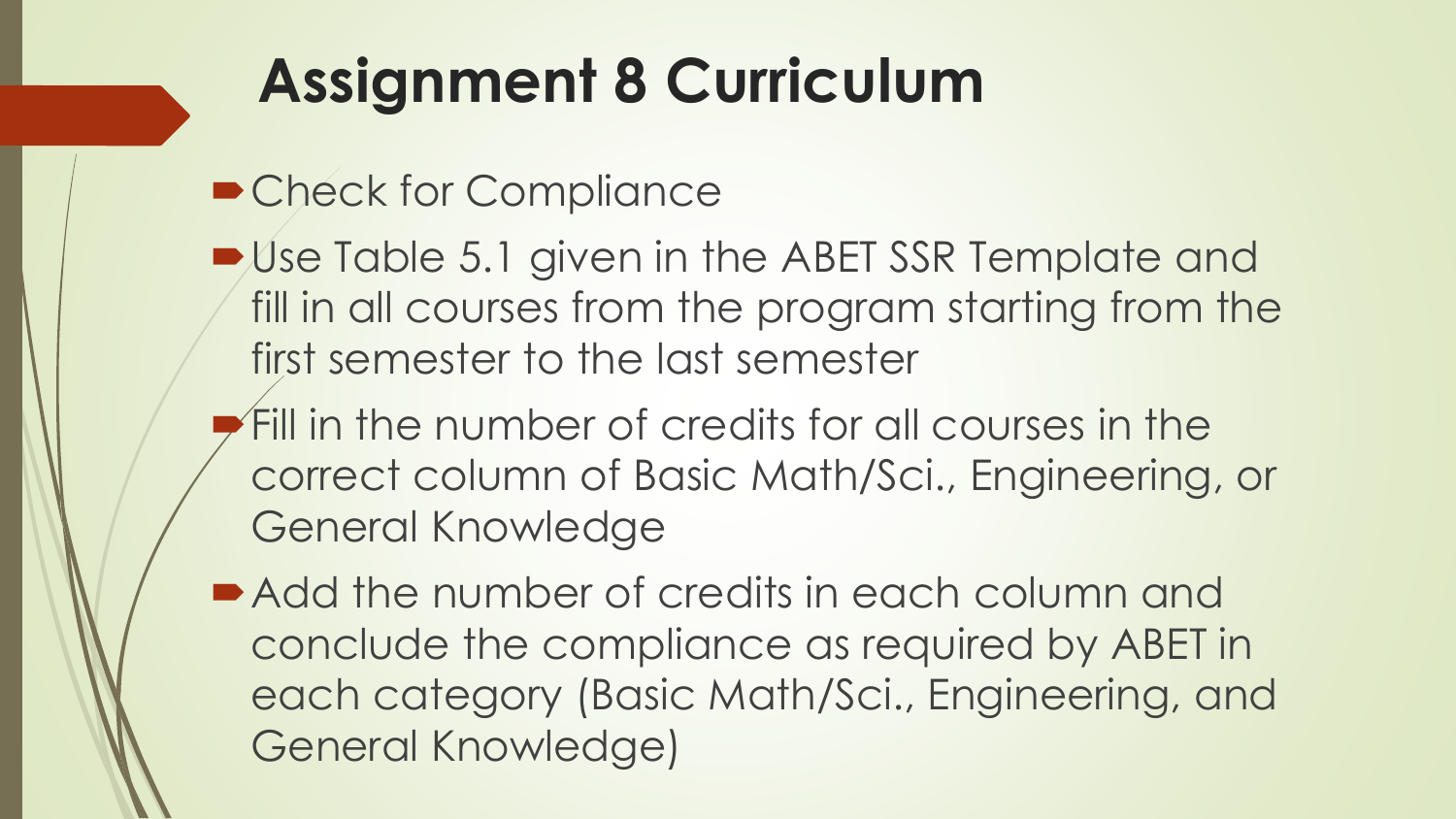## **Pre-requisite**

**Present diagram or flow chart showing** sequence of pre-requisite courses of the program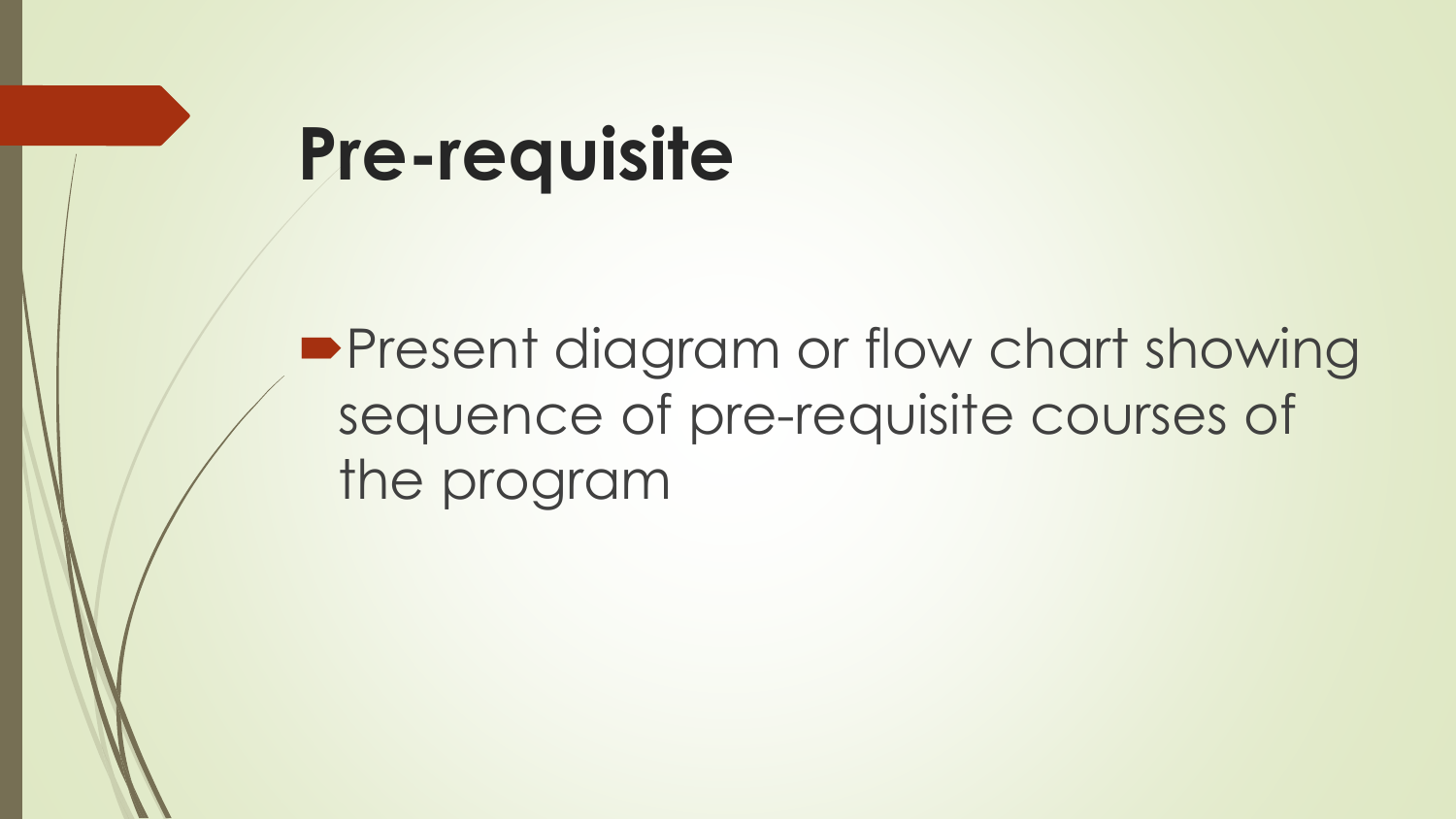#### **Assignment 9 Major Design Experience**

**• Describe the scope and depth of the** project(s) assigned to students to evaluation their major design experience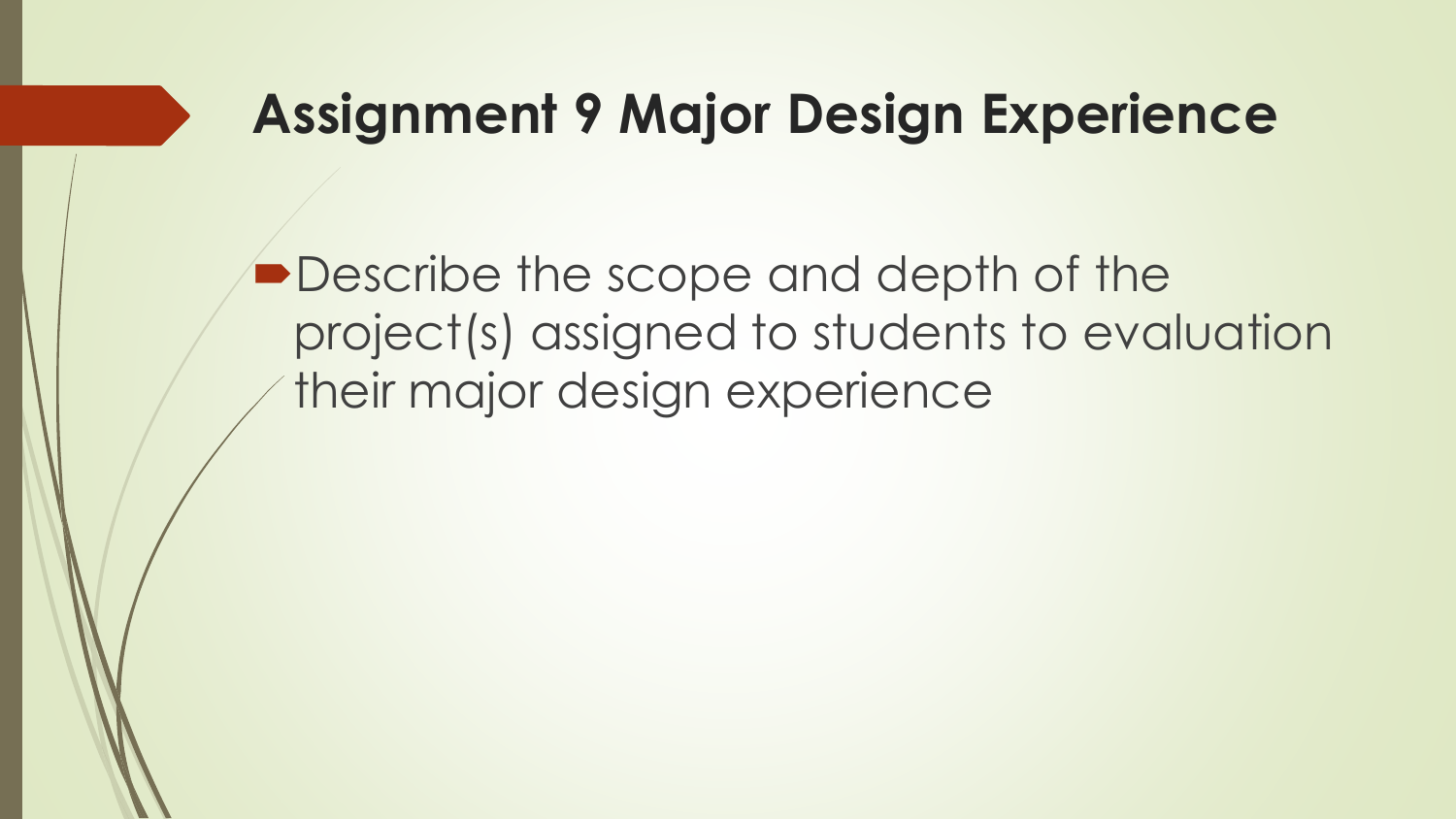#### **Assignment 10 Faculty**

■ Use Table 6.1 and 6.2 given in the ABET SSR Template to provide faculty qualification and work load